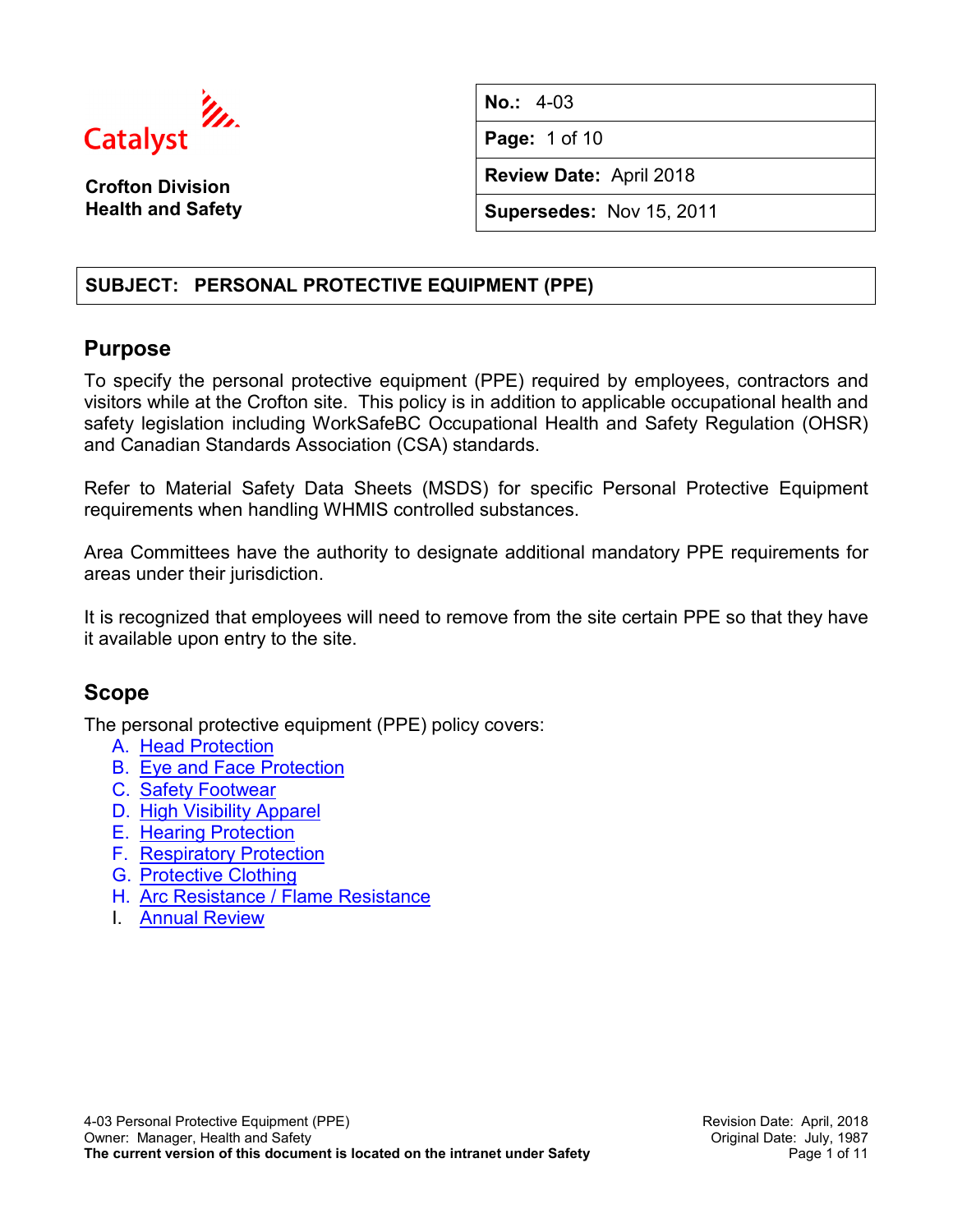# **Responsibilities**

In addition to responsibilities and requirements contained in this policy, persons are responsible to evaluate the risks associated with a task they perform and to determine the level of PPE required to safely perform the task.

**Visitors** are required to wear hard hats, high visibility apparel, safety glasses, substantial footwear and carry a bite-block respirator while on the mill site. The requirement for PPE will be based on the areas visited. Visitors are not permitted to perform manual labour.

Visitors are required to carry their axiom (accountability) card with them at all times.

**Workers** (Catalyst employees, non-Catalyst employees and anyone who is not a visitor) must use or wear personal protective equipment, devices and clothing as required by this policy and WorkSafeBC OHS Regulation.

Workers must:

- a) use the equipment in accordance with training and instruction,
- b) inspect the equipment before use,
- c) refrain from wearing protective equipment if doing so would constitute a hazard, and
- d) report any equipment malfunction to the supervisor or employer.

A worker who is assigned responsibility for cleaning, maintaining or storing personal protective equipment must do so in accordance with training and instruction provided.

When entering or leaving the mill site at the start or conclusion of a shift, employees, visitors and contractors will avoid passing through potentially hazardous areas, or will wear the appropriate protective equipment.

Workers are required to carry their axiom (accountability) card with them at all times.

**Supervisors** must ensure that workers are made aware of all known or reasonably foreseeable health or safety hazards in the area where they work. The supervisor must ensure that appropriate personal protective equipment is:

- a) available to workers,
- b) properly worn when required, and
- c) properly cleaned, inspected, maintained and stored

**Protection** will conduct fit testing and provide training for Catalyst employees in proper care and maintenance of respiratory equipment. They will inspect and maintain Scram, supplied air and SCBA units.

**Management** must provide and maintain in good condition protective equipment, devices and clothing as required by Regulation and ensure that these are used by the employer's workers.

Management must ensure that a worker who wears PPE is adequately instructed in the correct use, limitations and assigned maintenance duties for the equipment to be used.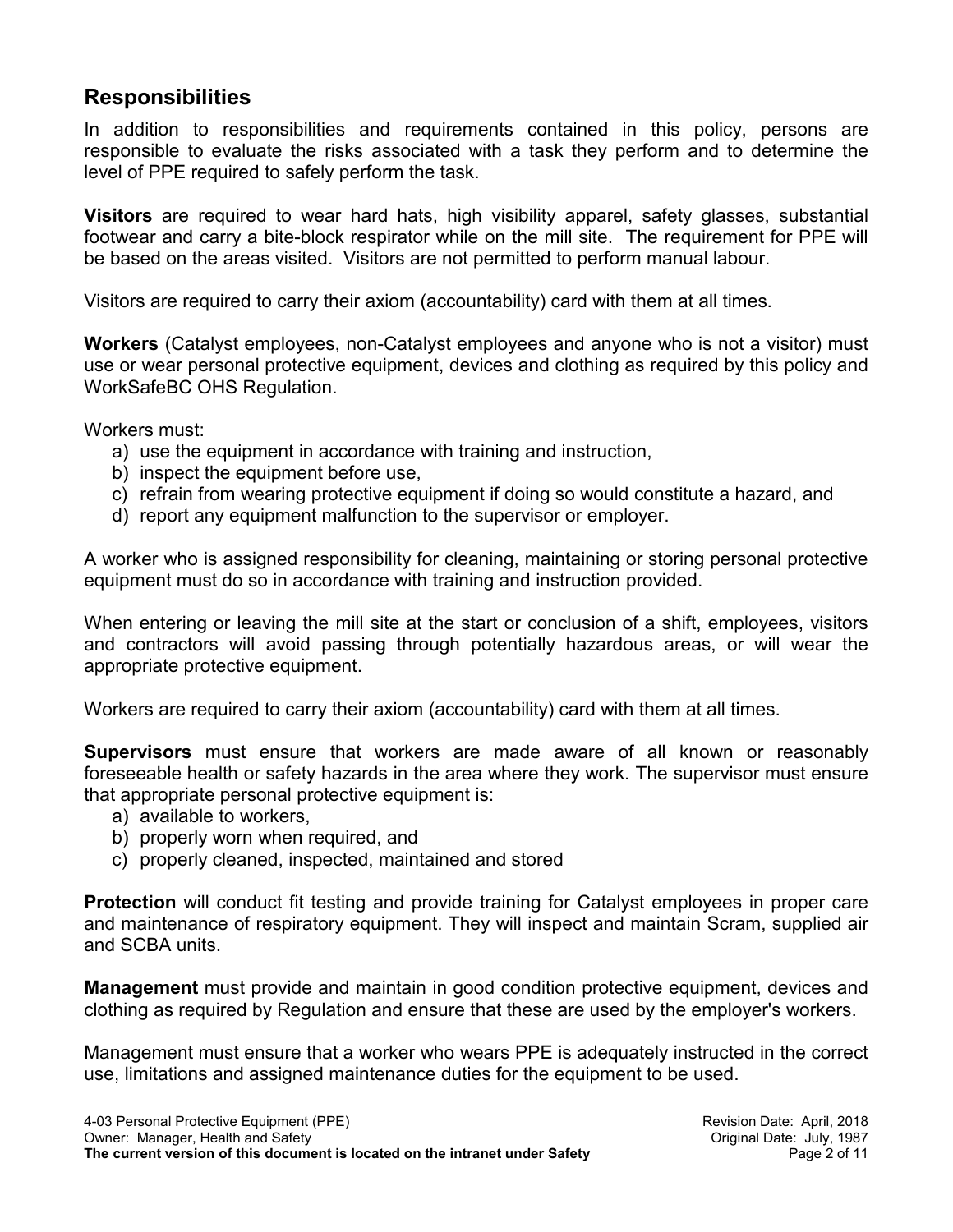Management will ensure records are maintained in compliance with WorkSafeBC Regulation, other standards and manufacturer's requirements.

**Owners Representatives** must ensure persons for whom they are responsible are aware of and follow the PPE requirements.

Contractors are required to carry their axiom (accountability) card with them at all times.

# <span id="page-2-0"></span>**Head Protection:**

### **WSBC 8.11 General requirement**

(1) Safety headgear must be worn by a worker in any work area where there is a danger of head injury from falling, flying or thrown objects, or other harmful contacts.

# **Standard:**

Hard hats are **mandatory** to be worn locker to locker at all times.

# **Guidance:**

While this policy indicates what is required, each individual must evaluate job-specific circumstances and assess the specific requirements. The requirements may change in specific circumstances such as when:

- a) Jobs are stacked (hard hats will always be worn).
- b) Wearing a hard hat poses a greater hazard (hard hats may be removed).

# **Exemptions:**

- Administrative office environments, including labs, lunch, locker, or wash rooms, meeting or control rooms.
- Inside mobile equipment with enclosed cabs.
- Maintenance shops, except where overhead hazards or contact hazards are created with shop cranes or other equipment.
- Bleach Plant washer floors (A and B Bleach) when operators are performing routine washer checks, or performing routine work on the cleaners - except during maintenance or repair.
- When performing routine operating duties within the operating floor of the Paper or Kraft machine.
	- $\circ$  Note: This exception does not apply when the potential risk of overhead hazards exists (i.e. in areas of overhead work activities, overhead "house crane" travel, during maintenance days and Kraft machine condensate pits.)
- Risk based exemption (for clarification);
	- $\circ$  Hard hats are not to be worn within 3 feet of an open vessel of where there is risk of the hard hat dropping into the vessel, catwalk of the former, press section, dryer sections of a running Paper machine or Kraft machine provided a pre job risk assessment is completed and there is no other head injury potential. If a hard hat is required due to the pre job risk assessment an appropriate chin-strap must be worn with the hard hat.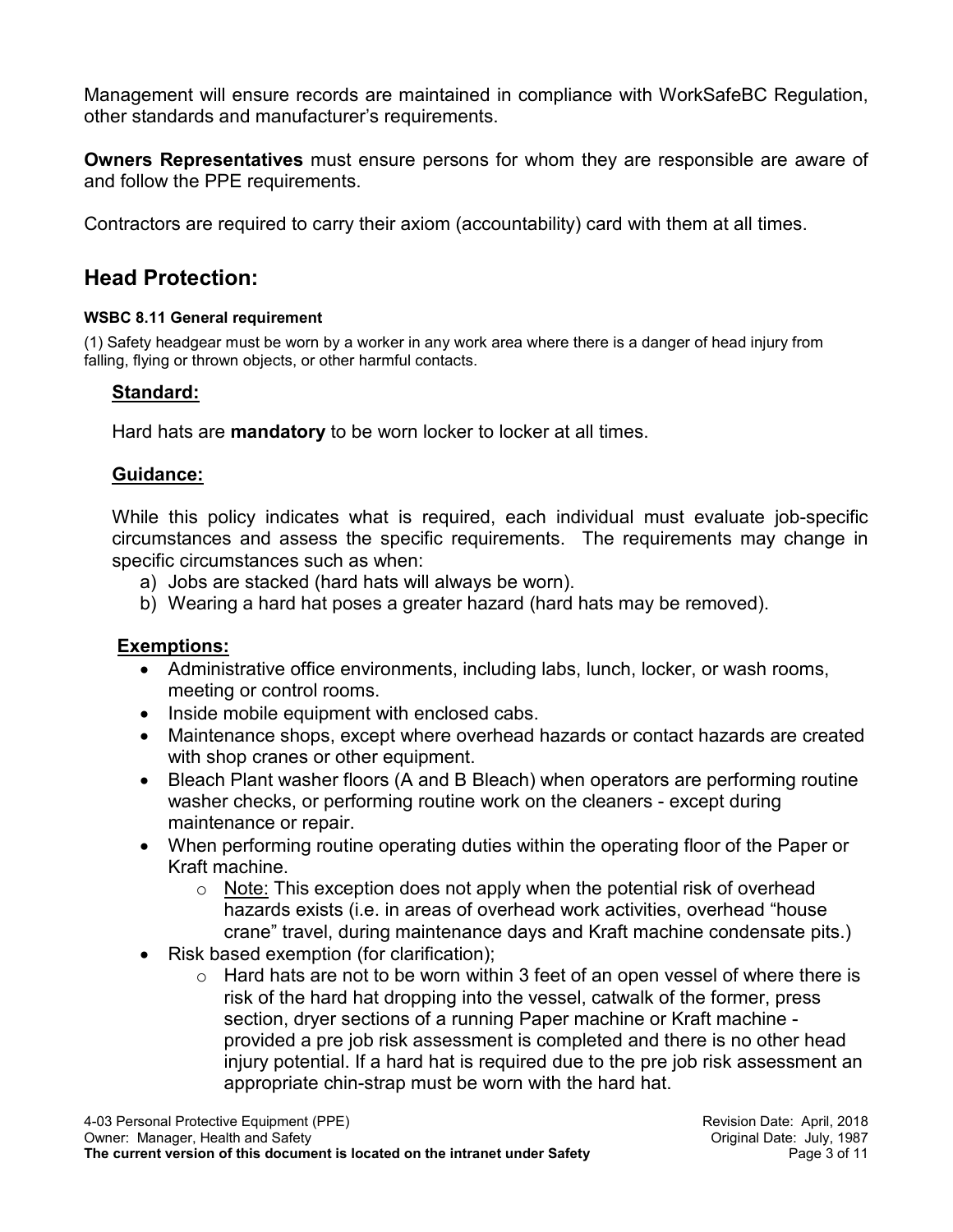# <span id="page-3-0"></span>**Eye and Face Protection**

#### **WSBC 8.14 Safety eyewear**

(1) A worker must wear properly fitting safety eyewear appropriate to the conditions of the workplace if handling or exposed to materials which are likely to injure or irritate the eyes.

(2) Properly fitting safety eyewear appropriate to the conditions of the workplace must be worn if a worker

- (a) has 20/200 or less vision in either eye, or is blind in either eye, or
- (b) is working on or testing electrical equipment energized at a potential greater than 30 volts.

#### **WSBC 8.17 Face protection**

(1) If there is a risk of face injury, suitable face protection must be worn.

### **Eye protection - safety eyewear**

Workers must wear properly fitting safety eyewear gate-to-gate except within offices, control rooms, lunchrooms or mobile equipment with enclosed cabs. CSA or ANSI approved nonprescription or prescription safety eyewear will have properly affixed side shields. Employees, visitors and contractors wearing non-CSA prescription lenses or contact lenses will wear CSA approved protective eyewear over their corrective lenses.

Adequate protection must be taken if a hazardous substance or condition may adversely affect a worker wearing contact lenses.

The type of eye protection used will directly correspond to the particular hazards of the area or the task being performed. For example, goggles or a full face shield provide more protection than regular safety glasses and therefore should be worn when a higher protection factor is required.

Safety goggles and/or a full face shield are required for all operation of high pressure water or air. This may apply to the operator of the equipment as well as those in close proximity.

### **Exemptions**

Area specific orientation will indicate any areas or situations where eye protection is exempt. Eye protection may be exempt in situations where high humidity creates a fogging or misting hazard and obscures vision; provided that no alternate means of protection are practical (face shield, goggles or other protective device).

Employees working in exempt areas must have eye protection available at all times and wear them upon leaving the exempted area.

### **Provision of Prescription Safety Eyewear – employees**

Catalyst, Crofton permanent employees requiring prescription lenses will be provided with up to one set of approved prescription safety eyewear every two years through the approved vendor only.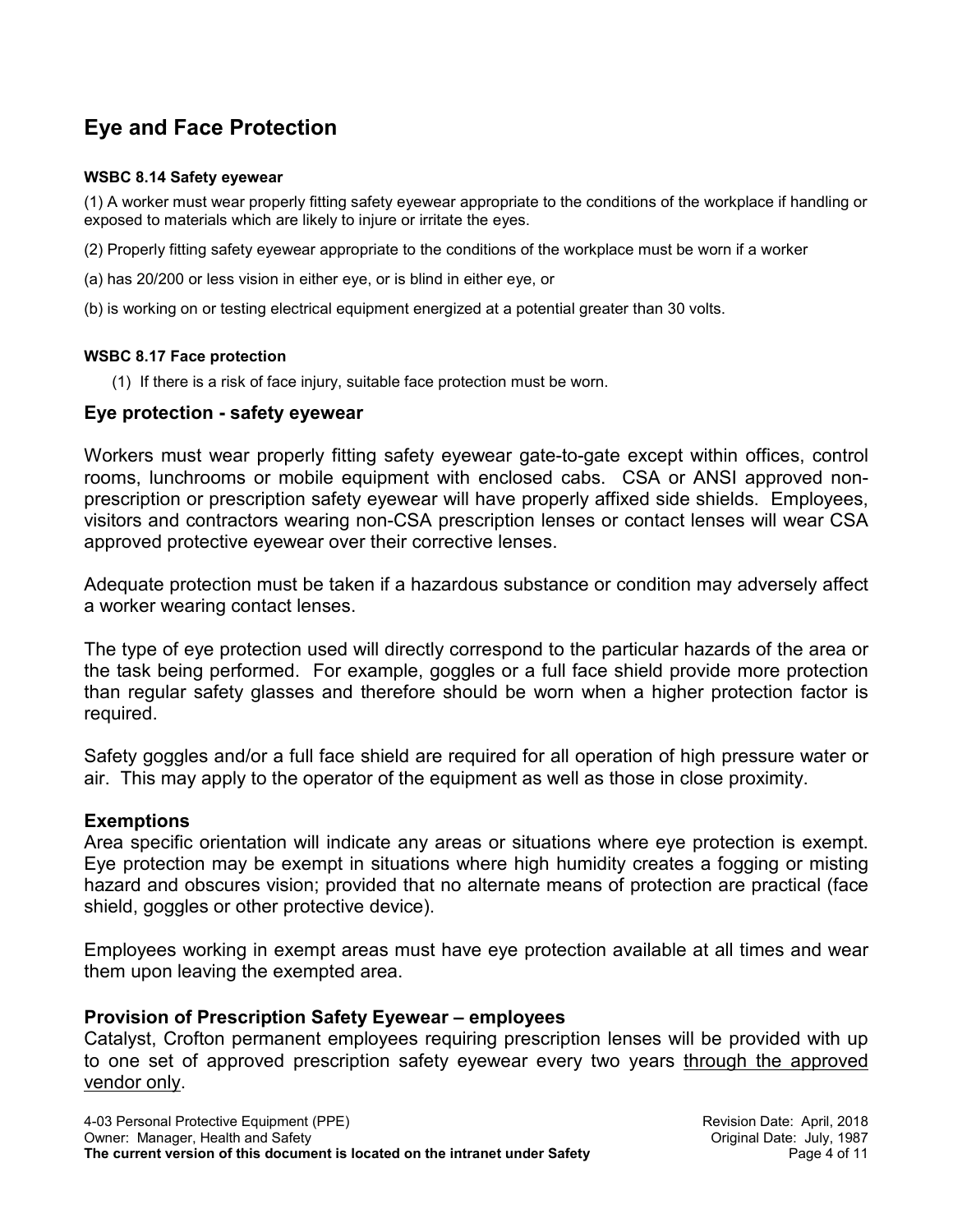Exceptions to this rule will be considered and approved by Area Management and Health & Safety on an individual basis.

Catalyst, Crofton will cover the vendor costs for the following:

- CSA approved safety frames (selected styles only)
- CSA approved safety lenses
- Anti-scratch coating

# **Bifocal and Trifocal Lenses**

Bifocal and trifocal glass lenses must not be used if there is danger of impact, unless they are worn behind impact rated goggles or other CSA approved "over protection" eyewear. CSA Class 1 approved plastic/polycarbonate bifocal/trifocal lenses are acceptable.

Eye glasses broken due to a confirmed incident in the mill, may be replaced by WorkSafeBC. The worker must report to First Aid, so the necessary forms may be completed.

## **Face protection**

If there is a risk of face injury, suitable face protection must be worn, such as a face shield, in addition to the safety eyewear.

## **Guidance:**

**Tinted / Dark Lenses** (blacked out - more than 50/50 tinting):

Dark glasses are not to be worn indoors or while entering buildings from outdoors. A common practice is to carry a second pair of clear glasses for these instances. This does not apply to cases where UV protection is required indoors i.e. :) Cutting, brazing, welding or working with UV producing equipment

# <span id="page-4-0"></span>**Safety Footwear:**

#### **WSBC 8.22 General requirement**

(1) A worker's footwear must be of a design, construction, and material appropriate to the protection required.

(2) To determine appropriate protection under subsection (1) the following factors must be considered: slipping, uneven terrain, abrasion, ankle protection and foot support, crushing potential, temperature extremes, corrosive substances, puncture hazards, electrical shock and any other recognizable hazard.

(3) If a determination has been made that safety protective footwear is required to have toe protection, metatarsal protection, puncture resistant soles, dielectric protection or any combination of these, the footwear must meet the requirements of

#### (a) *CSA Standard CAN/CSA-Z195-M92, Protective Footwear*,

### **Standard:**

• All persons working on the mill site **must** wear CSA Grade 1 Safety footwear at all times. This includes working visitors (those who have taken the annual safety training) as well as administrative employees within operating areas of the mill.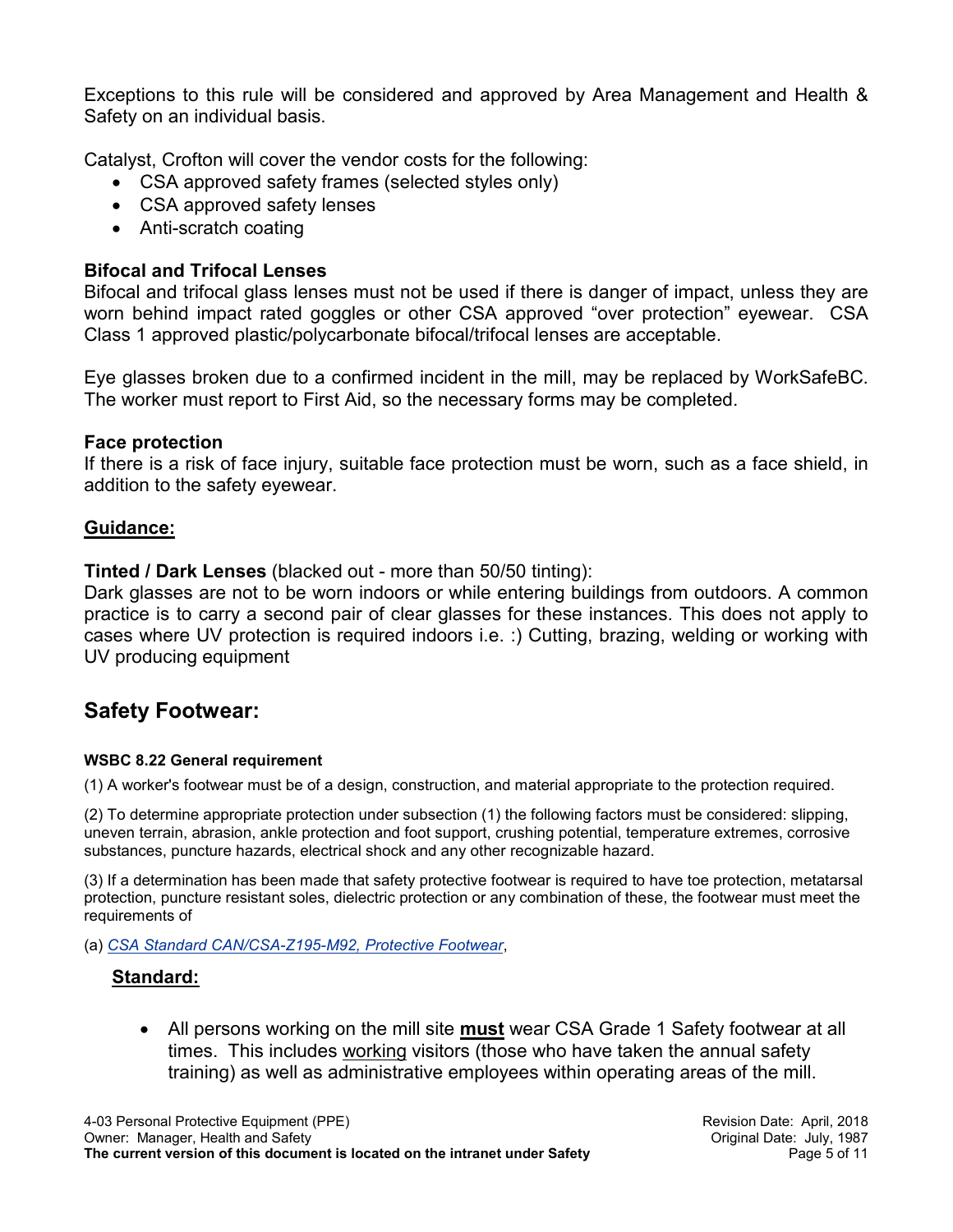- Substantial footwear (no open toe shoes, crocs, sandals, or heels in excess of 40mm) are required to be worn by all employees gate to gate.
- Substantial footwear (no open toe shoes, crocs, sandals, or heels in excess of 40mm) are required to be worn by non-working visitors on guided mill tours or office only visits from supplier representatives

# <span id="page-5-0"></span>**High Visibility Apparel:**

### **WSBC 8.24 High visibility apparel**

(2) A worker exposed to the hazards of vehicles travelling at speeds in excess of 30 km/h (20 mph) must wear high visibility apparel meeting the Type 1 or Type 2 criteria of *WCB Standard Personal Protective Equipment Standard 2-1997, High Visibility Garment*.

(3) A worker whose duties on the work site result in exposure to the hazards of mobile equipment must wear high visibility apparel meeting at least the Type 3 criteria of *WCB Standard Personal Protective Equipment Standard 2- 1997, High Visibility Garment*.

# **Standard:**

- All employees, contractors, and visitors will wear high visibility WSBC Type 3 criteria or better (Type 2 or 1) apparel from gate-to-gate.
- At all times whenever they are outside of administrative offices, labs, lunch, locker, or wash rooms, meeting or control rooms.

# <span id="page-5-1"></span>**Hearing Protection:**

#### **WSBC 7.2 Noise exposure limits**

An employer must ensure that a worker is not exposed to noise levels above either of the following exposure limits:

- (a) 85 dBA Lex daily noise exposure level;
- (b) 140 dBC peak sound level

#### **WSBC Guideline G7.7-2 Warning signs and hearing protection (excerpt)**

Supervisors or other workers whose duties require them to routinely work in posted noise hazard areas must be provided with, and wear, hearing protection in the posted areas.

Workers who briefly and infrequently pass through posted noise hazard areas do not need to wear hearing protection, except in areas where the exposure limit for peak sound level is exceeded. (140 dBC peak sound level)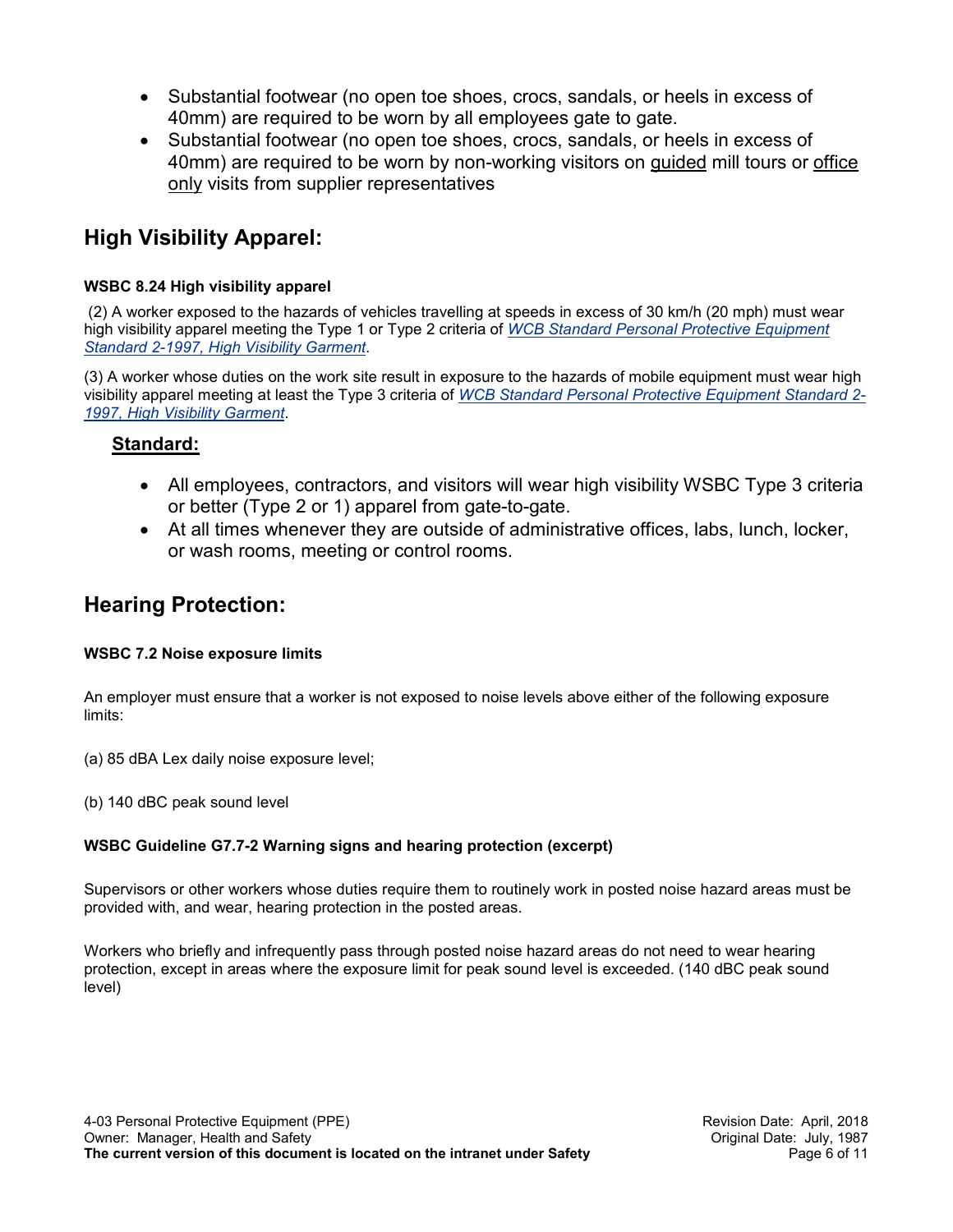## **Standard:**

- Every employee will be provided with appropriate hearing protection which meets CSA Z94.2-94, and is required to wear it in all areas of the mill where posted noise levels exceed 85 dBA.
- Workers who briefly and infrequently pass through posted noise hazard areas do not need to wear hearing protection, except in areas where the noise exposure limit is posted at 140 dBC and above.

Note: Refer to [4-17 Noise Control and Hearing Conservation](http://crosafety/Safety/policiesformspermits/_layouts/WordViewer.aspx?id=/Safety/policiesformspermits/Policies/4-17%20Noise%20Control%20and%20Hearing%20Conservation.doc&Source=http%3A%2F%2Fcrosafety%2FSafety%2Fpoliciesformspermits%2Fdefault%2Easpx&DefaultItemOpen=1) for further detail.

# <span id="page-6-0"></span>**Respiratory Protection:**

#### **WSBC 8.36 Emergency Escape Respirators**

(1) If the nature or quantity of an air contaminant and the nature of the work area could prevent a worker escaping from a contaminated area without assistance, the worker must carry an emergency escape respirator.

- (2) The emergency escape respirator must be
- (a) carried on the worker's person or be within arm's reach at all times, and
- (b) sufficient to permit the worker to leave the contaminated area without assistance.

## **Standard:**

• All employees, contractors and visitors will carry a current (within 1 year) escape respirator with them at all times – gate-to-gate and immediately available while at the worksite. Central areas will be provided where bite blocks need to be immediately available.

Note: For all other applications and standards applicable to respiratory protection refer to the Crofton Respiratory Protection Program. This is due to the complexity and prescription of respiratory protection in mitigating inhalation hazards.

# **[Crofton Respiratory Protection Program Link](http://crosafety/Safety/policiesformspermits/_layouts/WordViewer.aspx?id=/Safety/policiesformspermits/Policies/4.03A%20Respiratory%20Protection%20Program.docx&Source=http%3A%2F%2Fcrosafety%2FSafety%2Fpoliciesformspermits%2FPolicies%2FForms%2FAllItems%2Easpx%3FInitialTabId%3DRibbon%252EDocument%26VisibilityContext%3DWSSTabPersistence%26GroupString%3D%253B%2523Crofton%253B%2523Policy%253B%2523%26IsGroupRender%3DTRUE&DefaultItemOpen=1)**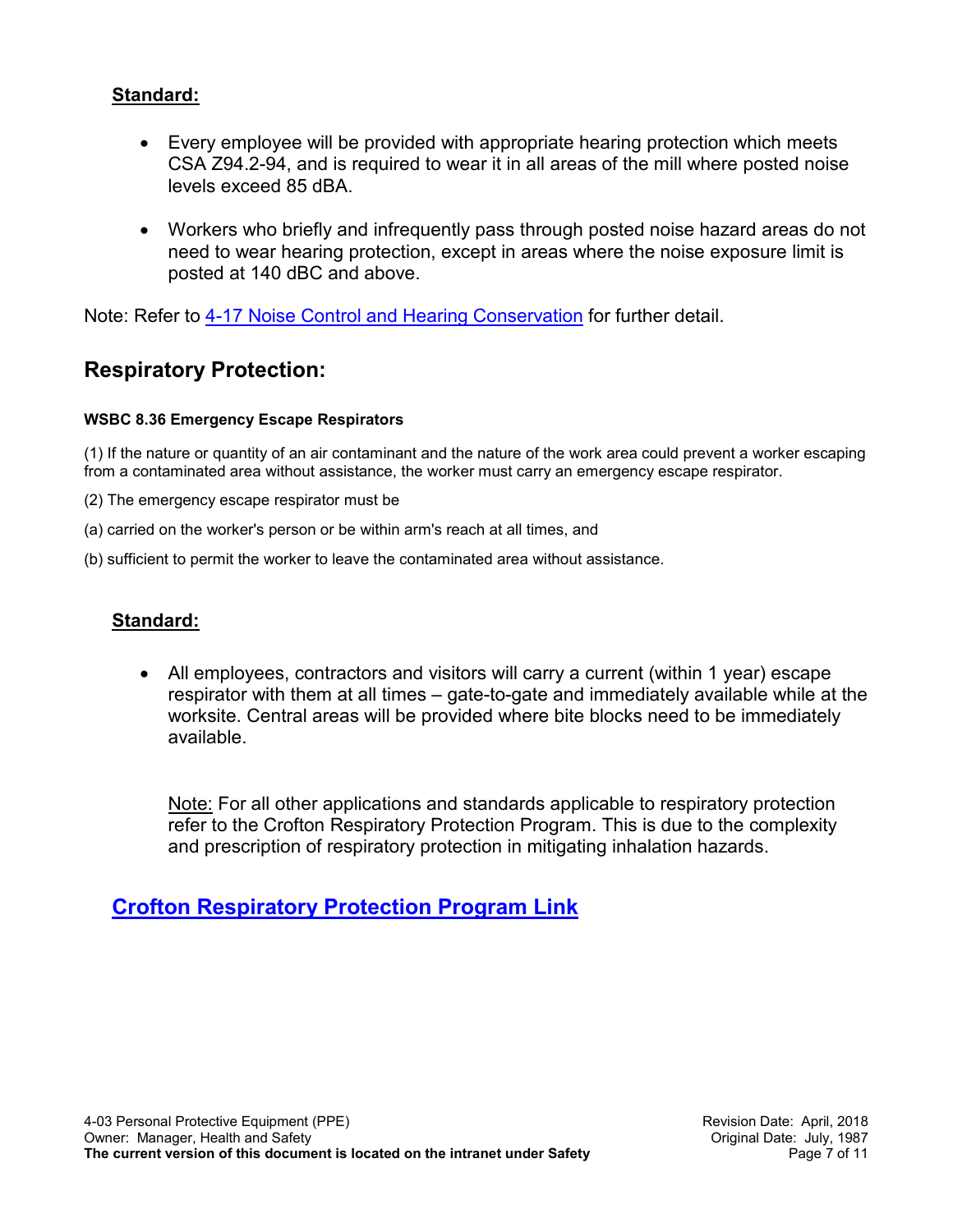# <span id="page-7-0"></span>**Protective Clothing (Hand, Arm, Leg, Body):**

#### **WSBC 8.10 Personal clothing and accessories**

(1) The personal clothing of a worker must be of a type and in a condition which will not expose the worker to any unnecessary or avoidable hazards.

(2) If there is a danger of contact with moving parts of machinery or with electrically energized equipment, or if the work process presents similar hazards

(a) the clothing of the worker must fit closely about the body,

(b) dangling neckwear, bracelets, wristwatches, rings or similar articles must not be worn, except for medical alert bracelets which may be worn with transparent bands that hold the bracelets snugly to the skin, and

(c) cranial and facial hair must be confined, or worn at a length which will prevent it from being snagged or caught in the work process.

#### **Long Hair**

- Wear long hair in a bun, tie it back, or cover it with a cap or hairnet.
- If you are not sure your hairstyle is safe for your particular work area, check with your supervisor or safety representative.
- Keep facial hair short so it won't be caught by moving machinery parts. Cover long facial hair with a net or use clips or elastic bands to keep it securely away from moving machinery or equipment parts.



Hair that is long and loose can create a hazard. Tie back or cover long hair and facial hair when you're working around moving machinery parts.

#### **WSBC 8.19 General requirement**

(1) The employer must provide appropriate skin, hand, and foot or body protection if a worker is exposed to a substance or condition which is likely to puncture, abrade or otherwise adversely affect the skin, or be absorbed through it.

(2) If there is a danger of injury, contamination or infection to a worker's hands, arms, legs, or torso, the worker must wear properly fitting protective equipment appropriate to the work being done and the hazards involved.

# **Standard:**

- Personal clothing will be sufficient to prevent exposure to contact with workplace hazards.
- Long pants are required to be worn locker to locker.
- Shirt sleeves must extend to at least the midpoint between the elbow and shoulder, locker to locker.
- Long sleeves are required in the Kraft Fiber line and Utilities areas and anywhere there is a risk of chemical or thermal exposure.
- Leg protection (chaps) must be worn when using chainsaws
- Chemical protective clothing, face shields, and gloves must be worn when handling hazardous chemicals in accordance to the Material Safety Data Sheet (MSDS)
- Proper gloves appropriate for the conditions, tasks and potential hazards will be worn. See [4-03b Crofton Glove Policy](http://crosafety/Safety/policiesformspermits/_layouts/WordViewer.aspx?id=/Safety/policiesformspermits/Policies/4.03b%20Crofton%20Glove%20Policy.doc&Source=http%3A%2F%2Fcrosafety%2FSafety%2Fpoliciesformspermits%2Fdefault%2Easpx&DefaultItemOpen=1) for further application.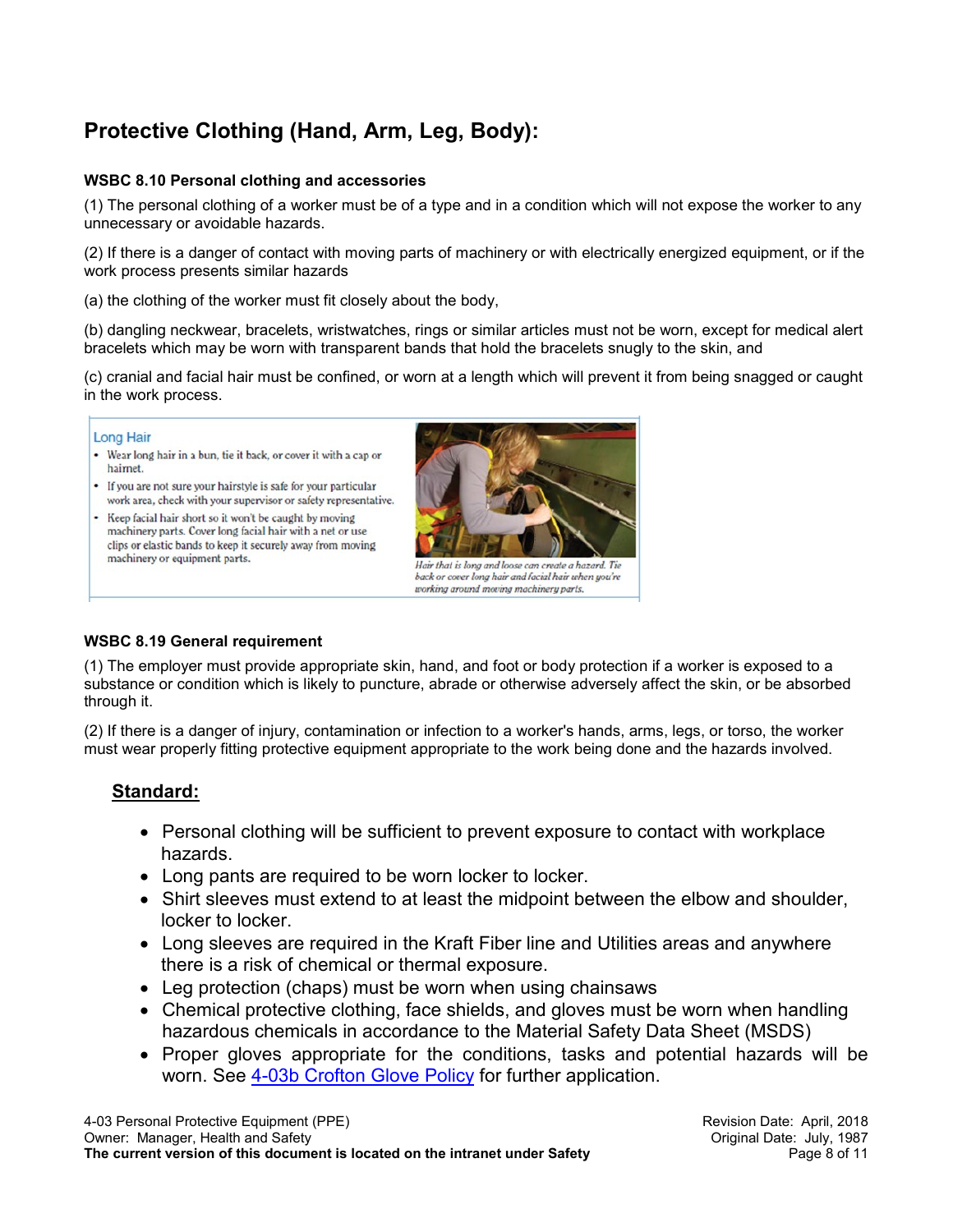- If there is a danger of contact with moving parts of machinery or with electrically energized equipment, or if the work process presents similar hazards wristwatches shall not be worn.
- Rings, "dangling" neckwear and bracelets or similar articles must not be worn locker to locker; except for medical alert bracelets which may be worn with transparent bands that hold the bracelets snugly to the skin.
- Unrestrained long cranial and facial hair are not permitted while in the presence of, operating and/or working on any equipment or process.
- Cranial and facial hair must be confined, or worn at a length which will prevent it from being snagged or caught in the work process.
- Cranial hair longer than the shoulder must be contained in a hardhat, hair net, or bun to ensure that the hair is secured.
- Facial Hair longer than 10 cm (OSHA Guideline) from the chin must be restrained to limit the length to not more than 10 cm or be contained in a beard-net or snood (traditional ponytail or hair net). Beard-nets are available from stores.

# **Buoyancy Equipment (WorkSafeBC OHSR 8.26 – 8.30)**

Buoyancy equipment will be worn where workers are exposed to a risk of drowning. Personal flotation devices and lifejackets must have at least 200 sq cm (32 sq in) of white or silver retro-reflective material fitted on surfaces that are normally above the water surface.

## **Automatically inflatable lifejackets**

Department management must keep a record of all inspections made and maintenance performed on automatically inflatable lifejackets.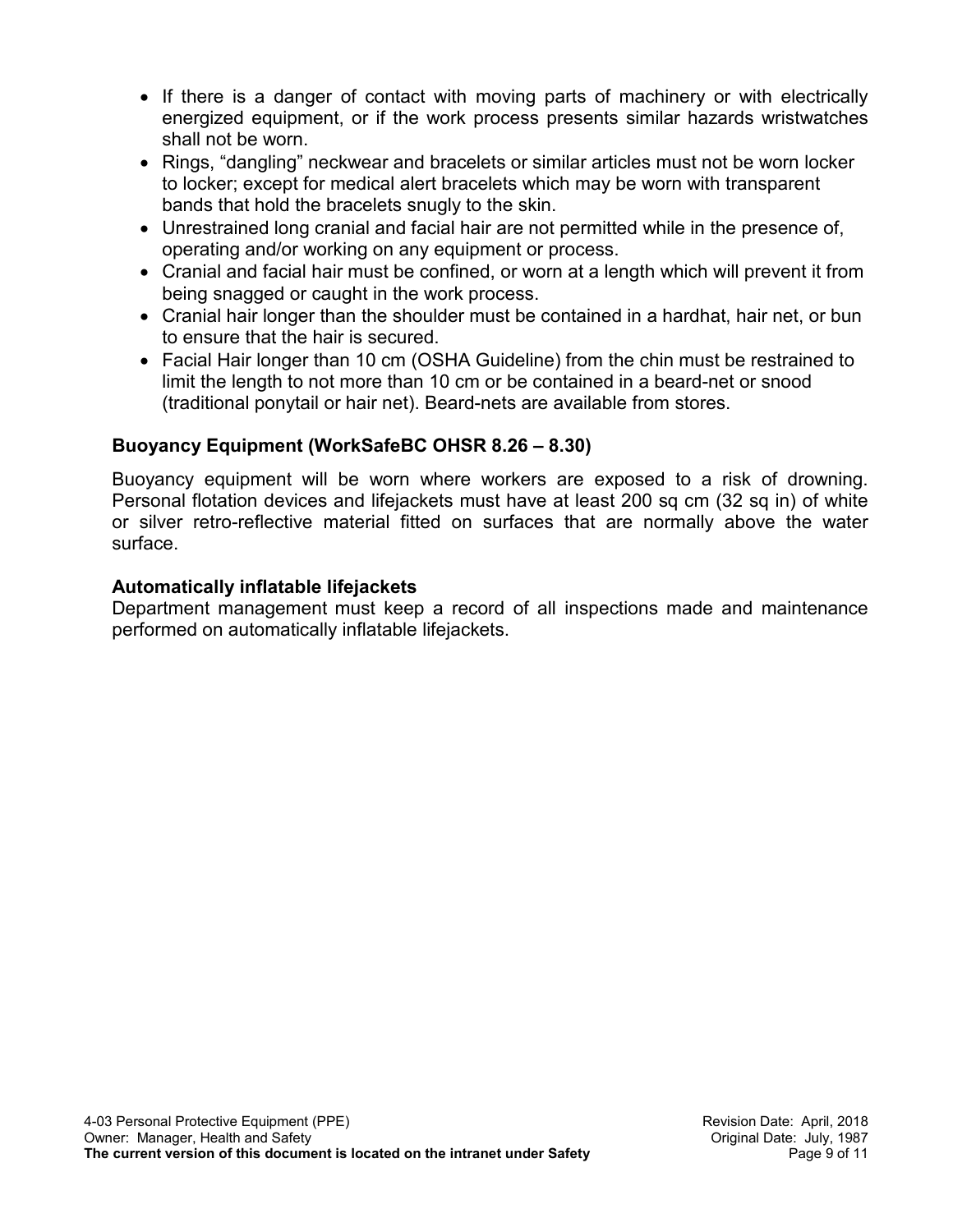# <span id="page-9-0"></span>**Arc Resistance / Flame Resistance:**

#### **WSBC Flame Resistant Clothing**

#### **8.31 When required**

Workers must wear flame resistant clothing appropriate to the risk if working in areas where they may be exposed to flash fires, molten metal, welding and burning or similar hot work hazards.

#### **WSBC Guideline G19.10(2)(a) Appropriate electrical protective equipment for working on low voltage electrical equipment**

#### **Personal protective equipment**

"Personal protective equipment" for the purposes of this section of the Regulation is personal protective equipment that is appropriate for the hazard present while working on energized electrical equipment. This includes flame-resistant clothing, head protection, safety glasses, dielectric footwear, gloves, and face shields. It is the responsibility of the employer to ensure proper written safe work procedures are in place to deal with all aspects of low voltage live equipment work, including protection from electric shock and arc flash.

#### **CSA Standard Z462 - Workplace electrical safety**

CSA Standard Z462 - Workplace electrical safety, based in part on the *NFPA 70E Electrical Safety in the Workplace*, includes specific information on the type and level of PPE used when working on energized electrical equipment, appropriate to the level of risk involved. In addition, portions of *CSA Standard Z462* deal with work on energized low voltage electrical equipment.

### **Standard:**

• *See E/I Arc Flash Standard. (Maintenance – E/I Policy).*

# <span id="page-9-1"></span>**Annual Review (WorkSafeBC OHSR 8.6)**

An annual review which complies with WorkSafeBC OHSR will be completed. The review will be made in consultation with the Joint Health and Safety Committee.

| Prepared by:                          | Approved by:                      |
|---------------------------------------|-----------------------------------|
| Manager, Health & Safety & Protection | General Manager, Crofton Division |

| <b>Revisions</b>        |                                                                                                                                                                                  |
|-------------------------|----------------------------------------------------------------------------------------------------------------------------------------------------------------------------------|
| Apr 3, 2003             | Revisions to Air Purifying Respirators - Respirator Type - Half Mask as<br>well as Supplied Air Respirators - Respirator Type - Full Face Mask                                   |
| Oct 3, 2005             | Administrative changes - NorskeCanada to Catalyst Paper. Correct typing<br>errors.                                                                                               |
| Feb 6, 2006             | Revised "Calculating the Maximum Use Concentration" paragraphs.<br>Added "Kraft Machine Room" to areas where High Visibility Apparel is<br>required to reflect current practice. |
| Mar 15, 2008            | Review and extensive re-write of this document. Number change from 3-<br>03 to 4-03. Sections added: limb and body protection and flame resistant<br>clothing.                   |
| 100 D I D I L D I LODE\ |                                                                                                                                                                                  |